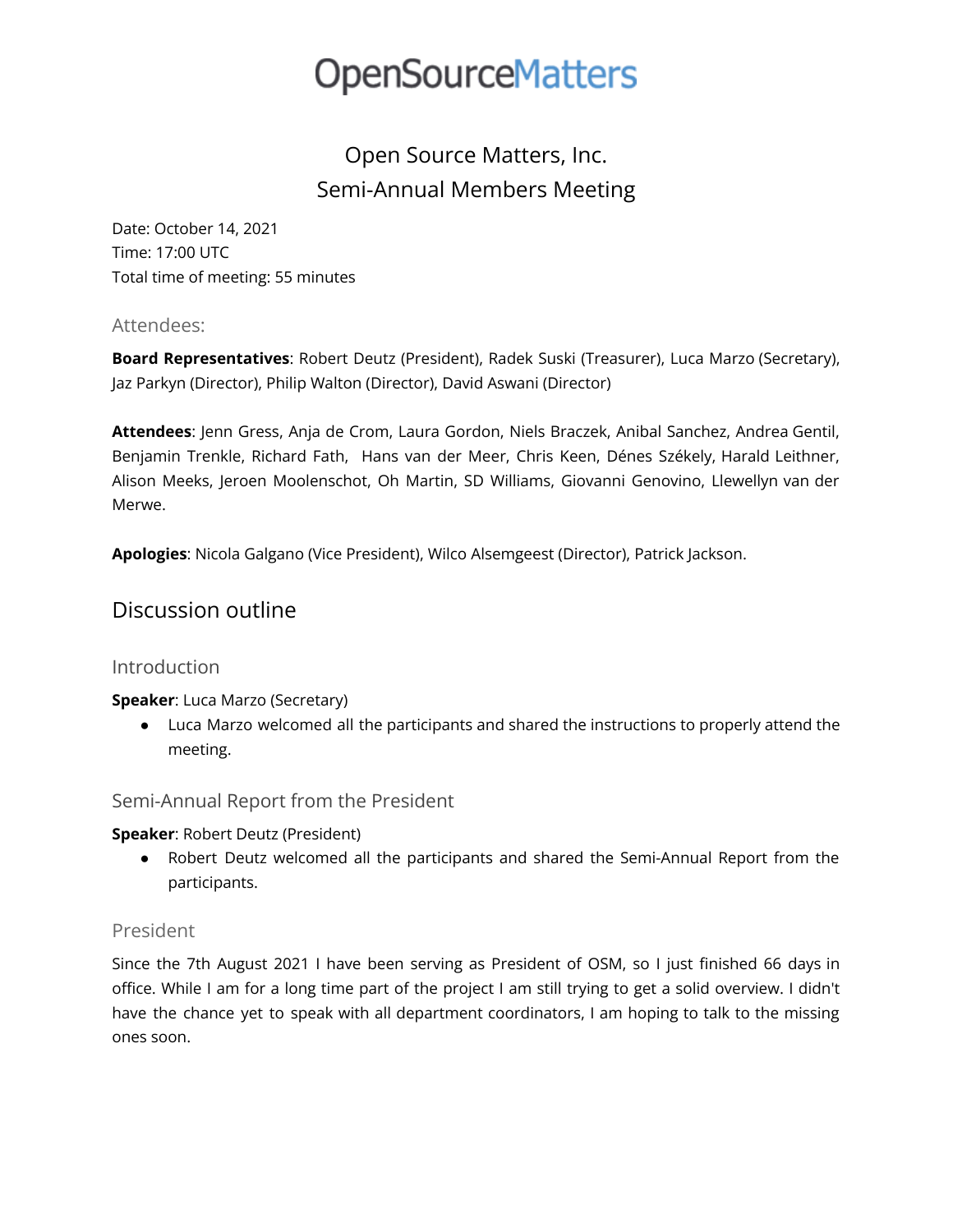As a community we are facing a lot of smaller and some bigger problems. The biggest one, is from my point of view, that we have so many vacant positions at all levels. We need to spend all our energy to get more people on board. Working in this community was always fun for me and I have made a lot of friends all over the world. I will join next week the VET meeting to see what are the plans and ideas to get more people involved in the Joomla! community.

We also have some organisational problems, one of them is that we don't have full access to our bank accounts. Here we need a solid solution that allows us to handle access to bank accounts without traveling around the world to sign a document.

We are also in two legal disputes that will take time to resolve.

Having listed all these problems I still believe that Joomla! has a good future. With Joomla4 we have built a great piece of software and are the leading CMS from a technical view point in many areas. If we are able to make the benefits of Joomla4 clear and understandable to the public, I have no doubts that we will remain a big player in the Web.

#### Vice President

1st i would like to apologize, cause i cannot attend this meeting, i will be busy in a work travel, 2nd i would like to enlighten that now we finally have a channel open to everyone: <https://github.com/open-source-matters/contact-us> , and i would like to emphasize, that this is a BIG signal, for openness and transparency, i cannot have said it better, than the President, we now have Joomla 4, and we should not lose this BIG opportunity. What can I add from my 2 weeks in charge?... I will continue to strive for openness and transparency. In detail i will push as much as i can, to have clear and frequent updates about the finance, hum...but this is only an half of the apple, or something like that, what i want to achieve with my mandate, is a more broad participation, from who it's outside "glip", and i will spend a lot of my energy on that. Wish me good luck and possibly help me with that. "All together as a one"

### Treasurer

Given the extremely difficult situation the OSM treasury is in today after serious irregularities have been discovered I mostly tried to carry out day to day operations and ensure as much as possible that the situation does not cause disruption of the project activities. For each meeting I am taking part of, all accounts balances are being reported to the entire board. All expenses are being controlled by me at least once within 48 hours to prevent further irregularities. At the beginning of my terms I've been one after one given access to different tools we are using to have a good oversight over our finances. Unfortunately during this process also Brian Mitchell, who was always very helpful and supportive, has been removed from his position as the OSM president which additionally complicated our situation and further progress.

Unfortunately as for today the complete handout could not have been completed. Mainly due to travel restrictions caused by a pandemic thus the board and myself are looking for the most painless possible solution.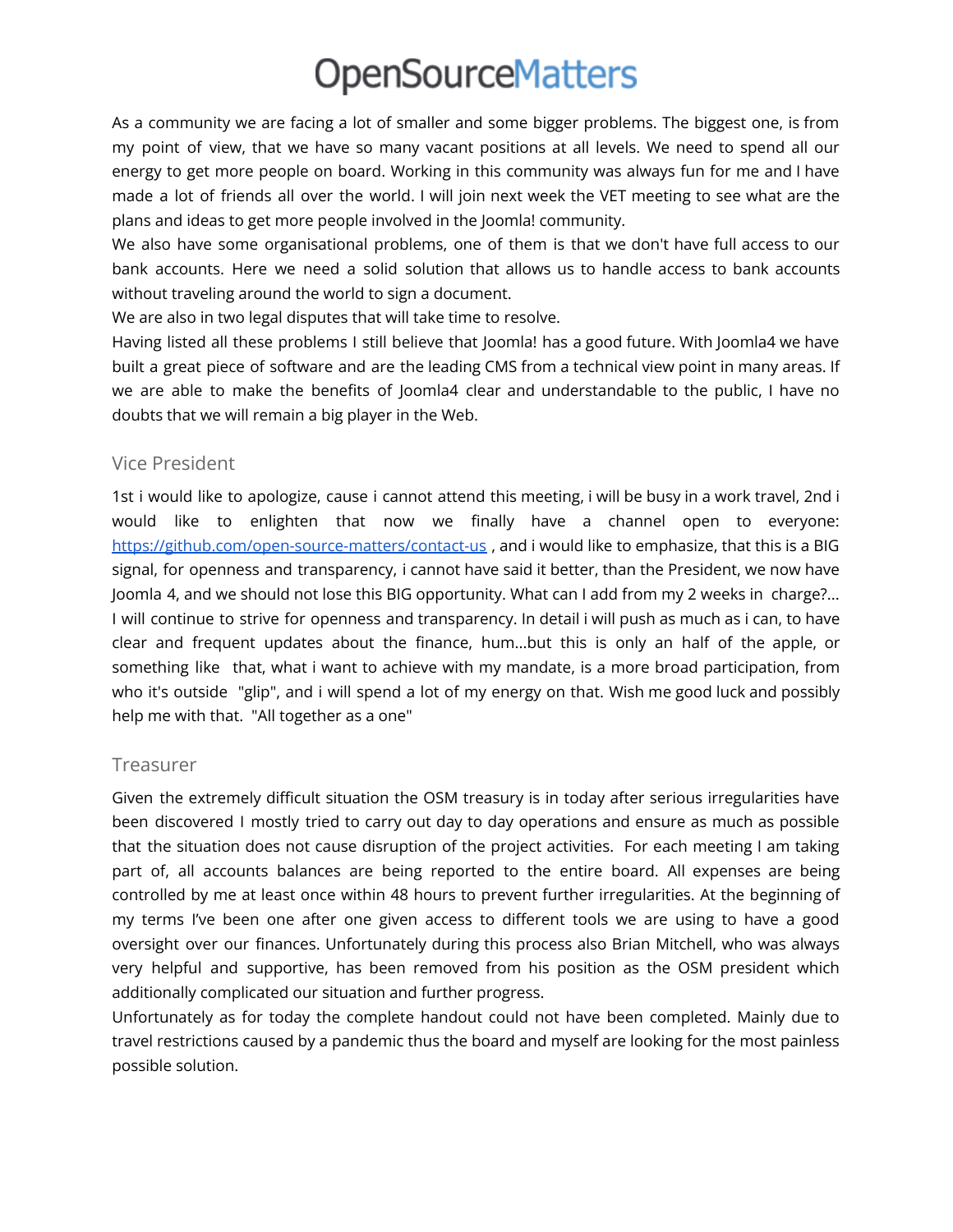On the bright side we have a very competent bookkeeper and accountant both of whom are extremely helpful and dutiful.

I am looking forward to the future when the formal issues are entirely solved so I can focus more on improving all processes and providing more transparency to the entire community.

For now I would like to thank Brian Mitchell for his ongoing support and cooperation to this day as well as to Luca Marzo and the entire board of OSM for their constant support.

## Secretary

It has been a very important and busy year, given the recent happenings. I've worked towards the improvement of the corporate rules to increase the level of financial transparency (internal and external) and introduce additional business controls to prevent misuse of corporate funds.

I've also worked to obtain several grants for OSM, to mitigate the low income due to the global pandemic that hit many companies in the industry, some of which were our sponsors.

Within these initiatives, I was able to get a 20'000 USD grant from the AWS Open Source initiative of Amazon, used to reduce the infrastructure expenses and to have OSM selected to participate in the pilot round of FUNDOSS, a funding initiative from Open Collective aimed to support Open Source Projects and Communities. This brought to OSM roughly 4'000 USD that were allocated to the Production Department budget.

I worked closely with Wilco Alsemgeest and Jaz Parkyn, supporting their action to improve the global infrastructure of OSM and implementing security measures and defining the best practices for onboarding and offboarding procedures. I'm glad for having the opportunity to work with both of them.

Elections have a central place in my duties, with the regular cycle of elections and two replacement elections: Marketing DC and President.

Recently I proposed also to open a public repository to serve as a platform to reach out to the board, propose and discuss new ideas and improvements: <https://github.com/open-source-matters/contact-us>

I worked on several proposals to improve the governance structure, reduce the number of Board members and review the Officer removal procedure.

I also spent a considerable amount of time working on the appeal process to IRS for the Joomla Foundation, which has been finally won and having the organization receiving the 501(c)(3) status.

# Departments

### Additional Reports from the departments

### Operations Department (Not in the meeting)

A lot (improvements & changes on infrastructure, websites and other things) has happened the past year. We could name a list, but everything is available within all the department, team and Board reports. It would be a waste of everybody's valuable time.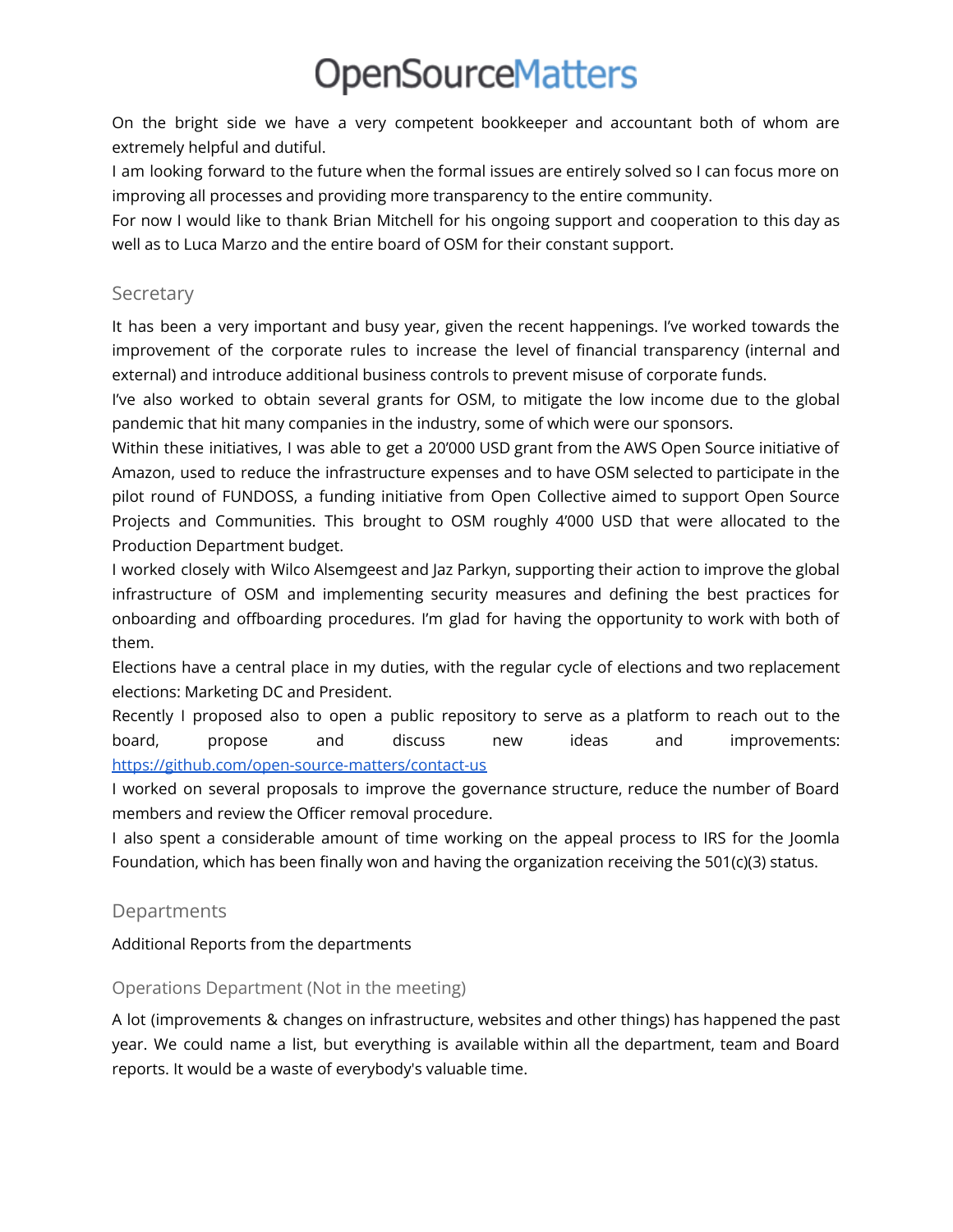Many already know I stepped down, but will temporarily stay around until somebody else steps up, unless this takes too long. The few teams in the department are self-maintaining and doing great work on the systems they are responsible for.

The Webmasters working group work together from various departments on the multitude of systems, to keep everyone apprised and on the same level.

### Marketing & Communications Department

With the release of Joomla 4 and Joomla 3.10 the year has been very busy especially for my tenure. Voted in a month before the release, take on the departments, learn the job, launch J4 and 3.10 as well as Joomla Birthday and then re-election all in 4 months!

All done with a massive amount of help from those in the departments and others outside. The departments have in those 4 months:

- Produced 4 main videos (RC, Launch and 2 Birthday)
- Restarted the newsletter, 6 editions since June.
- Made the brochure and translated into 15 languages
- Started individual videos for marketing campaign
- Sent several press releases
- Members took part in webinars, online interview
- Many articles for magazine written
- Birthday celebrations and the organising of a day of events for birthday
- Launch events and marketing to introduce the public to the people responsible for 3.10/4.0

The next quarter will focus on the shop and a google campaign now the release has settled and extensions are being migrated to J4 at a good rate.

With the outcome of the <https://github.com/open-source-matters/contact-us/discussions/3> The department structure will hopefully be simplified and more will be in a voting position.

### Programs Department

The Certification Team has been focussing on the preparation of the Joomla! 4 Administrator Exam with the help of exam question maintainers. They are successfully using the Workflows feature of J4 to assist them with the question and answer review process. The team hopes to have the new exam available for candidates within 6 months of the J4 stable release.

The Volunteer Engagement Team has been working on updates to the contribute to Joomla page on the Volunteers Portal, which they are hoping to finalise shortly. The onboarding team is regaining momentum on setting up some onboarding activities.

The Translations Program Team has been reworking many of the Docs pages relating to translations. Recently, they have welcomed new translators, proof-readers and language coordinators to the team. A number of improvements has also been made to the Crowdin platform to better streamline the translation processes.